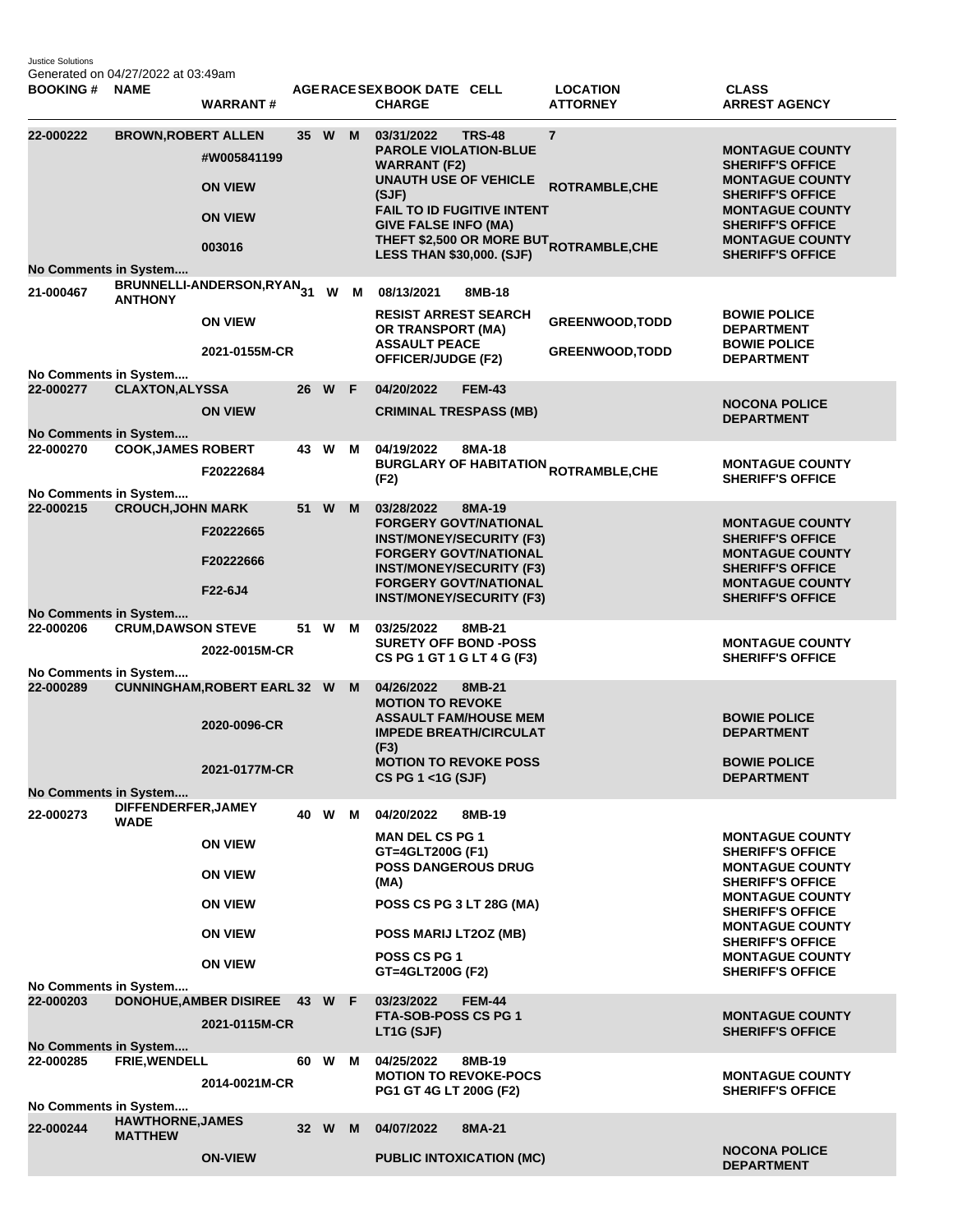|                                    |                                           | <b>ON-VIEW</b><br><b>ON-VIEW</b><br>2017-0169M-CR<br>M20222168<br>F20222680<br>M20222169<br>2017-0171M-CR |      |        |   | <b>ESCAPE FROM CUSTODY</b><br>(MA)<br><b>RESIST ARREST SEARCH</b><br><b>OR TRANSPORT (MA)</b><br><b>MTR COMM SUPERV -</b><br><b>BURGLARY OF HABITATION COLE, TIM</b><br>(F2)<br><b>ASSAULT AGAINST</b><br><b>ELDERLY OR DISABLED</b><br><b>INDIVIDUAL (MA)</b><br><b>AGG ASSAULT CAUSES</b><br><b>SERIOUS BODILY INJ (F2)</b><br><b>SURETY OFF BOND - DLWI</b><br><b>W/PREV</b><br><b>CONVICTION/SUSPENSION</b><br><b>W/O FINANCIAL</b><br><b>RESPONSIBILTY (MB)</b><br><b>MTR - BURGLARY OF</b><br><b>HABITATION (F2)</b> | <b>COLE, TIM</b><br><b>COLE, TIM</b><br><b>COLE, TIM</b> | <b>NOCONA POLICE</b><br><b>DEPARTMENT</b><br><b>NOCONA POLICE</b><br><b>DEPARTMENT</b><br><b>MONTAGUE COUNTY</b><br><b>SHERIFF'S OFFICE</b><br><b>MONTAGUE COUNTY</b><br><b>SHERIFF'S OFFICE</b><br><b>MONTAGUE COUNTY</b><br><b>SHERIFF'S OFFICE</b><br><b>MONTAGUE COUNTY</b><br><b>SHERIFF'S OFFICE</b><br><b>MONTAGUE COUNTY</b><br><b>SHERIFF'S OFFICE</b> |
|------------------------------------|-------------------------------------------|-----------------------------------------------------------------------------------------------------------|------|--------|---|----------------------------------------------------------------------------------------------------------------------------------------------------------------------------------------------------------------------------------------------------------------------------------------------------------------------------------------------------------------------------------------------------------------------------------------------------------------------------------------------------------------------------|----------------------------------------------------------|-----------------------------------------------------------------------------------------------------------------------------------------------------------------------------------------------------------------------------------------------------------------------------------------------------------------------------------------------------------------|
| No Comments in System              |                                           |                                                                                                           |      |        |   |                                                                                                                                                                                                                                                                                                                                                                                                                                                                                                                            |                                                          |                                                                                                                                                                                                                                                                                                                                                                 |
| 22-000284<br>No Comments in System | <b>HELFER, KEITH SHANNON</b>              | 11729                                                                                                     |      | 55 W M |   | 04/25/2022<br>8MA-19<br><b>BOND SURRENDER-POCS</b><br>PG1 LT1G (SJF)                                                                                                                                                                                                                                                                                                                                                                                                                                                       | 8                                                        | <b>SAINT JO POLICE</b><br><b>DEPARTMENT</b>                                                                                                                                                                                                                                                                                                                     |
| 21-000295                          | <b>HERNANDEZ, OSCAR</b><br><b>ALFREDO</b> |                                                                                                           | 26   | H      | M | 05/21/2021<br>$1M-47$                                                                                                                                                                                                                                                                                                                                                                                                                                                                                                      |                                                          |                                                                                                                                                                                                                                                                                                                                                                 |
|                                    |                                           | F2021568                                                                                                  |      |        |   | <b>SOB - SEXUAL ASSAULT IN</b><br><b>DISASTER AREA (F1)</b>                                                                                                                                                                                                                                                                                                                                                                                                                                                                | <b>ODOM,LANHON</b>                                       | <b>TEXAS DEPARTMENT OF</b><br><b>PUBLIC SAF</b>                                                                                                                                                                                                                                                                                                                 |
|                                    |                                           | PRL2105000127                                                                                             |      |        |   | ICE HOLD ()                                                                                                                                                                                                                                                                                                                                                                                                                                                                                                                | <b>ODOM, LANHON</b>                                      | <b>TEXAS DEPARTMENT OF</b><br><b>PUBLIC SAF</b>                                                                                                                                                                                                                                                                                                                 |
| No Comments in System              |                                           |                                                                                                           |      |        |   |                                                                                                                                                                                                                                                                                                                                                                                                                                                                                                                            |                                                          |                                                                                                                                                                                                                                                                                                                                                                 |
| 22-000145                          | <b>HILLIARD, DAVID BURNS</b>              | 2021-0122M-CR                                                                                             | 60.  | W M    |   | 02/28/2022<br>8MA-19<br><b>FAILURE TO APPEAR-BURG</b><br>OF HAB (SJF)                                                                                                                                                                                                                                                                                                                                                                                                                                                      |                                                          | <b>MONTAGUE COUNTY</b><br><b>SHERIFF'S OFFICE</b><br><b>MONTAGUE COUNTY</b>                                                                                                                                                                                                                                                                                     |
|                                    |                                           | 17943-01                                                                                                  |      |        |   | <b>PUBLIC INTOX (MC)</b>                                                                                                                                                                                                                                                                                                                                                                                                                                                                                                   |                                                          | <b>SHERIFF'S OFFICE</b>                                                                                                                                                                                                                                                                                                                                         |
| No Comments in System<br>22-000279 | <b>HOGUE, MASON EDWIN</b>                 | <b>ON-VIEW</b><br><b>ON-VIEW</b><br><b>ON-VIEW</b>                                                        | 29 W |        | M | 04/21/2022<br>8MB-19<br><b>FAIL TO IDENTIFY GIVING</b><br><b>FALSE/FICTITIOUS INFO</b><br>(MB)<br><b>UNAUTH USE OF VEHICLE</b><br>(SJF)<br><b>POSSESSION OF DRUG</b><br><b>PARAPHERNALIA - CLASS C</b><br>(MC)                                                                                                                                                                                                                                                                                                             |                                                          | <b>BOWIE POLICE</b><br><b>DEPARTMENT</b><br><b>BOWIE POLICE</b><br><b>DEPARTMENT</b><br><b>BOWIE POLICE</b><br><b>DEPARTMENT</b>                                                                                                                                                                                                                                |
|                                    |                                           | 01-164411<br>01-164567<br>01-164719<br>003025<br>01-164824                                                |      |        |   | <b>THEFT PROP</b><br>GT=\$2,500LT\$30K (SJF)<br><b>CREDIT CARD OR DEBIT</b><br><b>CARD ABUSE (SJF)</b><br><b>BURGLARY OF VEHICLE</b><br>(MA)<br>POSS CS PG 1 LT1G (F)<br><b>THEFT PROP</b><br>GT=\$2,500LT\$30K (SJF)                                                                                                                                                                                                                                                                                                      |                                                          | <b>BOWIE POLICE</b><br><b>DEPARTMENT</b><br><b>BOWIE POLICE</b><br><b>DEPARTMENT</b><br><b>BOWIE POLICE</b><br><b>DEPARTMENT</b><br><b>BOWIE POLICE</b><br><b>DEPARTMENT</b><br><b>BOWIE POLICE</b><br><b>DEPARTMENT</b>                                                                                                                                        |
| No Comments in System              |                                           |                                                                                                           |      |        |   |                                                                                                                                                                                                                                                                                                                                                                                                                                                                                                                            |                                                          |                                                                                                                                                                                                                                                                                                                                                                 |
| 22-000258                          | <b>HUNEKE, JIMMY LEE</b>                  | CF-2022-189<br>CF-2022-190<br>CF-2022-191<br>CF-2022-192<br>CF-2022-193                                   |      | 25 W M |   | 04/14/2022<br>8M-14<br><b>POSS OR PROMOTION OF</b><br><b>CHILD PORNOGRAPHY (F3)</b><br><b>POSS OR PROMOTION OF</b><br><b>CHILD PORNOGRAPHY (F2)</b><br><b>POSS OR PROMOTION OF</b><br><b>CHILD PORNOGRAPHY (F3)</b><br><b>POSS OR PROMOTION OF</b><br><b>CHILD PORNOGRAPHY (F2)</b><br><b>POSS OR PROMOTION OF</b>                                                                                                                                                                                                         |                                                          | <b>MONTAGUE COUNTY</b><br><b>SHERIFF'S OFFICE</b><br><b>MONTAGUE COUNTY</b><br><b>SHERIFF'S OFFICE</b><br><b>MONTAGUE COUNTY</b><br><b>SHERIFF'S OFFICE</b><br><b>MONTAGUE COUNTY</b><br><b>SHERIFF'S OFFICE</b><br><b>MONTAGUE COUNTY</b>                                                                                                                      |
|                                    |                                           |                                                                                                           |      |        |   | <b>CHILD PORNOGRAPHY (F3)</b><br><b>POSS OR PROMOTION OF</b>                                                                                                                                                                                                                                                                                                                                                                                                                                                               |                                                          | <b>SHERIFF'S OFFICE</b><br><b>MONTAGUE COUNTY</b>                                                                                                                                                                                                                                                                                                               |
|                                    |                                           | CF-2022-194                                                                                               |      |        |   | <b>CHILD PORNOGRAPHY (F3)</b>                                                                                                                                                                                                                                                                                                                                                                                                                                                                                              |                                                          | <b>SHERIFF'S OFFICE</b>                                                                                                                                                                                                                                                                                                                                         |
| No Comments in System<br>22-000212 |                                           | KNOWLES, THOMAS MYRON 34 W M<br><b>ON VIEW</b><br><b>ON VIEW</b>                                          |      |        |   | 03/26/2022<br>8MB-21<br><b>MAN DEL CS PG 1</b><br><b>GT=1GLT4G (F2)</b>                                                                                                                                                                                                                                                                                                                                                                                                                                                    | <b>RENFRO, ZACHARY</b><br><b>RENFRO, ZACHARY</b>         | <b>MONTAGUE COUNTY</b><br><b>SHERIFF'S OFFICE</b>                                                                                                                                                                                                                                                                                                               |
|                                    |                                           |                                                                                                           |      |        |   |                                                                                                                                                                                                                                                                                                                                                                                                                                                                                                                            |                                                          |                                                                                                                                                                                                                                                                                                                                                                 |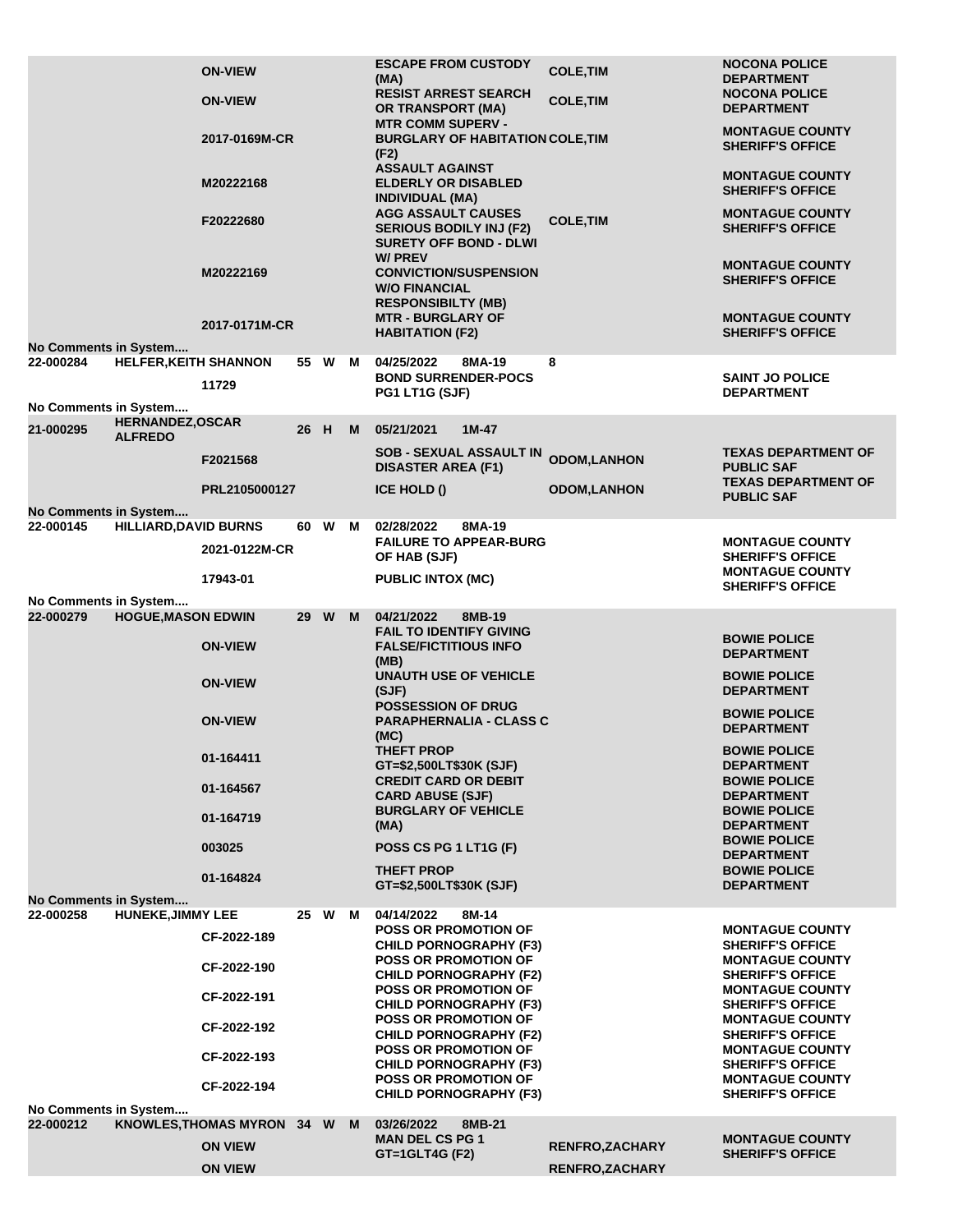|                                    |                             | 1707344D<br>F20222675         |      |        |    | <b>RESIST ARREST SEARCH</b><br><b>OR TRANSPORT (MA)</b><br><b>POSS CS PG 1/1-B LT 1G</b><br>(SJF)<br><b>FAIL TO COMPLY SEX OFF</b><br>DUTY TO REG LIFE/90 DAY RENFRO, ZACHARY, |                        | <b>MONTAGUE COUNTY</b><br><b>SHERIFF'S OFFICE</b><br><b>MONTAGUE COUNTY</b><br><b>SHERIFF'S OFFICE</b><br><b>MONTAGUE COUNTY</b> |
|------------------------------------|-----------------------------|-------------------------------|------|--------|----|--------------------------------------------------------------------------------------------------------------------------------------------------------------------------------|------------------------|----------------------------------------------------------------------------------------------------------------------------------|
| No Comments in System              |                             |                               |      |        |    | (F2)                                                                                                                                                                           |                        | <b>SHERIFF'S OFFICE</b>                                                                                                          |
| 22-000249                          |                             | LEMONS, DANIEL DEWAYNE 36 W M |      |        |    | 04/12/2022<br><b>TRS-48</b>                                                                                                                                                    |                        |                                                                                                                                  |
|                                    |                             | <b>ON VIEW</b>                |      |        |    | POSS CS PG 1 LT1G (SJF)                                                                                                                                                        |                        | <b>BOWIE POLICE</b><br><b>DEPARTMENT</b>                                                                                         |
|                                    |                             | <b>ON VIEW</b>                |      |        |    | <b>POSS CS PG 3 LT 28G (MA)</b>                                                                                                                                                |                        | <b>BOWIE POLICE</b><br><b>DEPARTMENT</b>                                                                                         |
| No Comments in System              |                             |                               |      |        |    |                                                                                                                                                                                |                        |                                                                                                                                  |
| 22-000254                          | <b>LIRA, MIGUEL ANGEL</b>   |                               | 38 H |        | M. | 04/14/2022<br><b>TRS-48</b><br><b>MTR COMMUNITY</b>                                                                                                                            |                        | <b>MONTAGUE COUNTY</b>                                                                                                           |
|                                    |                             | 2021-0013M-CR                 |      |        |    | SUPERVISION-POSS CS PG YANDELL, TRAVIS<br>1 LT1G (SJF)                                                                                                                         |                        | <b>SHERIFF'S OFFICE</b>                                                                                                          |
| No Comments in System              |                             |                               |      |        |    |                                                                                                                                                                                |                        |                                                                                                                                  |
| 22-000239                          | <b>MCCLAIN, MISSY RENEE</b> | <b>ON VIEW</b>                |      | 42 W F |    | 04/05/2022<br><b>FEM-44</b><br><b>UNLAWFUL RESTRAINT</b>                                                                                                                       | <b>RENFRO, ZACHARY</b> | <b>BOWIE POLICE</b>                                                                                                              |
| No Comments in System              |                             |                               |      |        |    | (MA)                                                                                                                                                                           |                        | <b>DEPARTMENT</b>                                                                                                                |
| 22-000228                          | <b>MINYARD, RICHARD</b>     |                               |      | 29 W M |    | 04/01/2022<br>8MB-19                                                                                                                                                           |                        |                                                                                                                                  |
|                                    | <b>LAWRENCE</b>             |                               |      |        |    | <b>FAILURE TO APPEAR</b>                                                                                                                                                       |                        |                                                                                                                                  |
|                                    |                             | 2021-0200M-CR                 |      |        |    | POSSESSION OF CS PG 1G ALLEN, LAUREN                                                                                                                                           |                        | <b>MONTAGUE COUNTY</b><br><b>SHERIFF'S OFFICE</b>                                                                                |
| No Comments in System              |                             |                               |      |        |    | LT 4()                                                                                                                                                                         |                        |                                                                                                                                  |
| 22-000022                          | <b>NEISS, JERRY ALAN</b>    |                               |      | 35 W   | м  | 01/12/2022<br>1M-46<br><b>FAIL TO COMPLY SEX OFF</b>                                                                                                                           |                        |                                                                                                                                  |
|                                    |                             | F20212625                     |      |        |    | DUTY TO REG LIFE/ANNUAL JORDAN, COLLIN                                                                                                                                         |                        | <b>MONTAGUE COUNTY</b><br><b>SHERIFF'S OFFICE</b>                                                                                |
| No Comments in System              |                             |                               |      |        |    | (F3)                                                                                                                                                                           |                        |                                                                                                                                  |
| 22-000216                          | <b>NEWSOME, SONIA DANN</b>  |                               |      | 46 W F |    | 03/28/2022<br><b>FEM-43</b>                                                                                                                                                    |                        |                                                                                                                                  |
|                                    |                             | F20222667                     |      |        |    | FORGERY GOVT/NATIONAL<br>FORGERY GOVT/NATIONAL MARSH,LEE ANN<br><b>INST/MONEY/SECURITY (F3)</b>                                                                                |                        | <b>MONTAGUE COUNTY</b><br><b>SHERIFF'S OFFICE</b>                                                                                |
|                                    |                             | F20222668                     |      |        |    | FORGERY GOVT/NATIONAL Marsh, Lee Ann<br><b>INST/MONEY/SECURITY (F3)</b>                                                                                                        |                        | <b>MONTAGUE COUNTY</b><br><b>SHERIFF'S OFFICE</b>                                                                                |
| No Comments in System              |                             |                               |      |        |    |                                                                                                                                                                                |                        |                                                                                                                                  |
| 22-000276                          | <b>NGUYEN, TUYEN VAN</b>    |                               | 28 A |        | M  | 04/20/2022<br>8MA-21<br><b>SURETY OFF BOND</b>                                                                                                                                 |                        |                                                                                                                                  |
|                                    |                             | 2015-0223M-CR                 |      |        |    | -MOTION TO<br><b>PROCEED-POSS CS PG2 LT</b>                                                                                                                                    |                        | <b>MONTAGUE COUNTY</b><br><b>SHERIFF'S OFFICE</b>                                                                                |
|                                    |                             |                               |      |        |    | 1 (SJF)                                                                                                                                                                        |                        |                                                                                                                                  |
|                                    |                             |                               |      |        |    | <b>MOTION TO PROCEED WITH</b><br><b>ADJUDICATION OF GUILT</b>                                                                                                                  |                        |                                                                                                                                  |
|                                    |                             | F17-577-16                    |      |        |    | <b>POSSESSION CONTROLLED</b>                                                                                                                                                   |                        | <b>MONTAGUE COUNTY</b><br><b>SHERIFF'S OFFICE</b>                                                                                |
|                                    |                             |                               |      |        |    | <b>SUBSTANCE PG1 LT 1G</b><br>(SJF)                                                                                                                                            |                        |                                                                                                                                  |
| No Comments in System<br>22-000243 |                             | OWENS, ANGELA MICHELLE 37 W F |      |        |    | 04/06/2022<br><b>FEM-44</b>                                                                                                                                                    |                        |                                                                                                                                  |
|                                    |                             |                               |      |        |    | <b>FAILURE TO APPEAR</b>                                                                                                                                                       |                        |                                                                                                                                  |
|                                    |                             | 2021-0040M-CR                 |      |        |    | <b>DECLARING BOND</b><br><b>INSUFFICIENT UNAUTH USE ROTRAMBLE, CHE</b>                                                                                                         |                        | <b>MONTAGUE COUNTY</b><br><b>SHERIFF'S OFFICE</b>                                                                                |
|                                    |                             |                               |      |        |    | OF VEHICLE (SJF)                                                                                                                                                               |                        |                                                                                                                                  |
|                                    |                             |                               |      |        |    | <b>FAILURE TO</b><br><b>APPEAR-DECLARING BOND</b>                                                                                                                              |                        | <b>MONTAGUE COUNTY</b>                                                                                                           |
|                                    |                             | 2021-0067M-CR                 |      |        |    | <b>INSUFFICIENT- POSS CS PG ROTRAMBLE, CHE</b><br>11LT1GDRUGFREE                                                                                                               |                        | <b>SHERIFF'S OFFICE</b>                                                                                                          |
|                                    |                             |                               |      |        |    | ZONE (F3)                                                                                                                                                                      |                        |                                                                                                                                  |
|                                    |                             | 2021FW003085                  |      |        |    | POSS CS PG 1 GT=1GLT4G<br>(F3)                                                                                                                                                 |                        | <b>MONTAGUE COUNTY</b><br><b>SHERIFF'S OFFICE</b>                                                                                |
| No Comments in System<br>22-000288 | <b>ROPER, SHERRY DIANN</b>  |                               |      | 49 W F |    | 04/26/2022<br><b>FEM-43</b>                                                                                                                                                    |                        |                                                                                                                                  |
|                                    |                             |                               |      |        |    | <b>DRIVING WHILE LICENSE</b>                                                                                                                                                   |                        |                                                                                                                                  |
|                                    |                             | 0500066729                    |      |        |    | <b>INVALID UNDER</b><br><b>PROVISIONS OF DL LAWS</b>                                                                                                                           |                        | <b>BOWIE POLICE</b><br><b>DEPARTMENT</b>                                                                                         |
|                                    |                             |                               |      |        |    | (MC)                                                                                                                                                                           |                        |                                                                                                                                  |
| No Comments in System<br>21-000266 | <b>SANDERS, LANE JOSEPH</b> |                               |      | 25 W M |    | 05/07/2021<br>8M-14                                                                                                                                                            |                        |                                                                                                                                  |
|                                    |                             | 2020-0133M-CR                 |      |        |    | MTP - POSS CS PG 1<br>GT=4GLT200G (F2)                                                                                                                                         | <b>WILLIAMS, ROGER</b> | <b>BOWIE POLICE</b><br><b>DEPARTMENT</b>                                                                                         |
|                                    |                             | 2020-0134M-CR                 |      |        |    | <b>MTP - EVADING ARREST</b>                                                                                                                                                    | Williams, Roger        | <b>BOWIE POLICE</b>                                                                                                              |
|                                    |                             |                               |      |        |    | <b>DETENTION W/VEH OR</b>                                                                                                                                                      |                        | <b>DEPARTMENT</b>                                                                                                                |